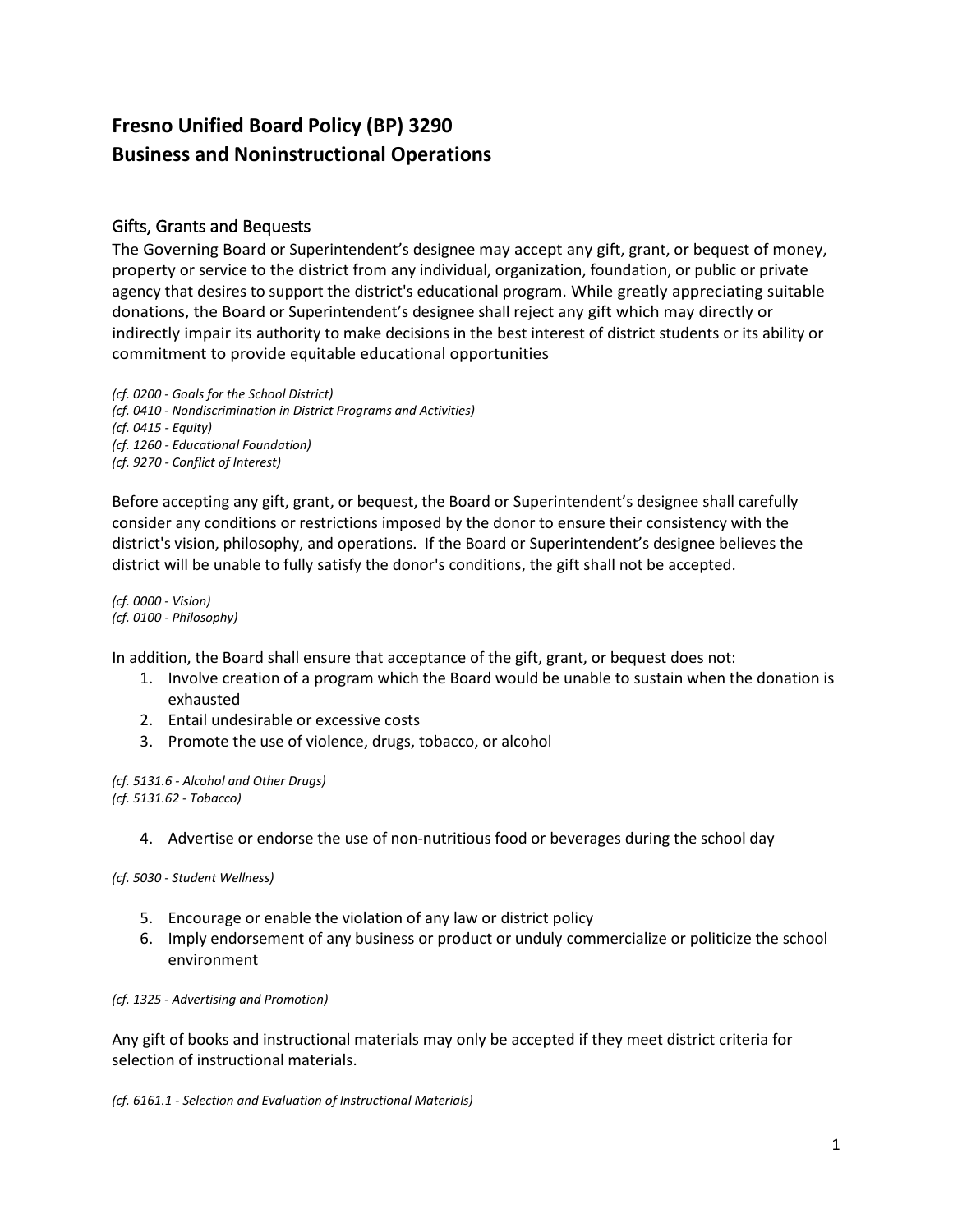#### *(cf. 6161.11 - Supplementary Instructional Materials)*

All gifts, grants and bequests shall become district property. Donors are encouraged to donate all gifts to the school district rather than to a particular school, classroom, or teacher. At the Superintendent or designee's discretion, a gift may be used at a particular school or classroom.

When any gift of money received by the district is not immediately used, it shall be placed in the county treasury in accordance with law. (Education Code 41030-41031)

#### *(cf. 3430 - Investing)*

The Superintendent or designee shall annually provide a report to the Board indicating the gifts, grants, and/or bequests received on behalf of the district in the preceding fiscal year. The report shall include a statement of account and expenditure of all gifts of money and an inventory of all gifts of physical assets.

*(cf. 3440 - Inventories) (cf. 3460 - Financial Reports and Accountability)*

## Online Fundraising

Any person or entity who wishes to conduct an online fundraising campaign, including a crowdfunding campaign, for the benefit of the district, a school, or a classroom shall submit a written request for prior approval to the Superintendent or designee. Approval of requests shall take into consideration compatibility with the district's vision and goals, core beliefs, instructional priorities, and infrastructure; the manner in which donations are collected and distributed; equity of the use of funds; and any other factors deemed relevant or appropriate by the district.

Any person or entity approved to conduct an online fundraising campaign shall comply with relevant district policies and procedures, including ensuring financial transparency in describing the purpose and use of the funds and protecting student privacy as applicable. Such person or entity shall specify that the district, rather than a staff member, classroom, or school, will own the funded resources.

Funds raised by an online fundraising campaign and donated to the district shall be subject to the same terms, criteria for acceptance, and accountability measures as any other donation as specified in this policy.

## Appreciation

The Board may show appreciation for any donation to the district in any manner it deems appropriate. Such appreciation may take the form of letters of recognition or Board resolutions; plaques, commendations, or awards; planting of commemorative trees or gardens; or naming or renaming of buildings, grounds, or facilities. Conferment of any such honor shall be in accordance with applicable Board policy.

*(cf. 1150 - Commendations and Awards) (cf. 7310 - Naming of Facility)*

*Fresno Unified School District prohibits discrimination, harassment, intimidation, and bullying based on actual or perceived race, color, ethnicity, national origin, immigration status, ancestry, age, creed, religion, political affiliation, gender, gender identity,*